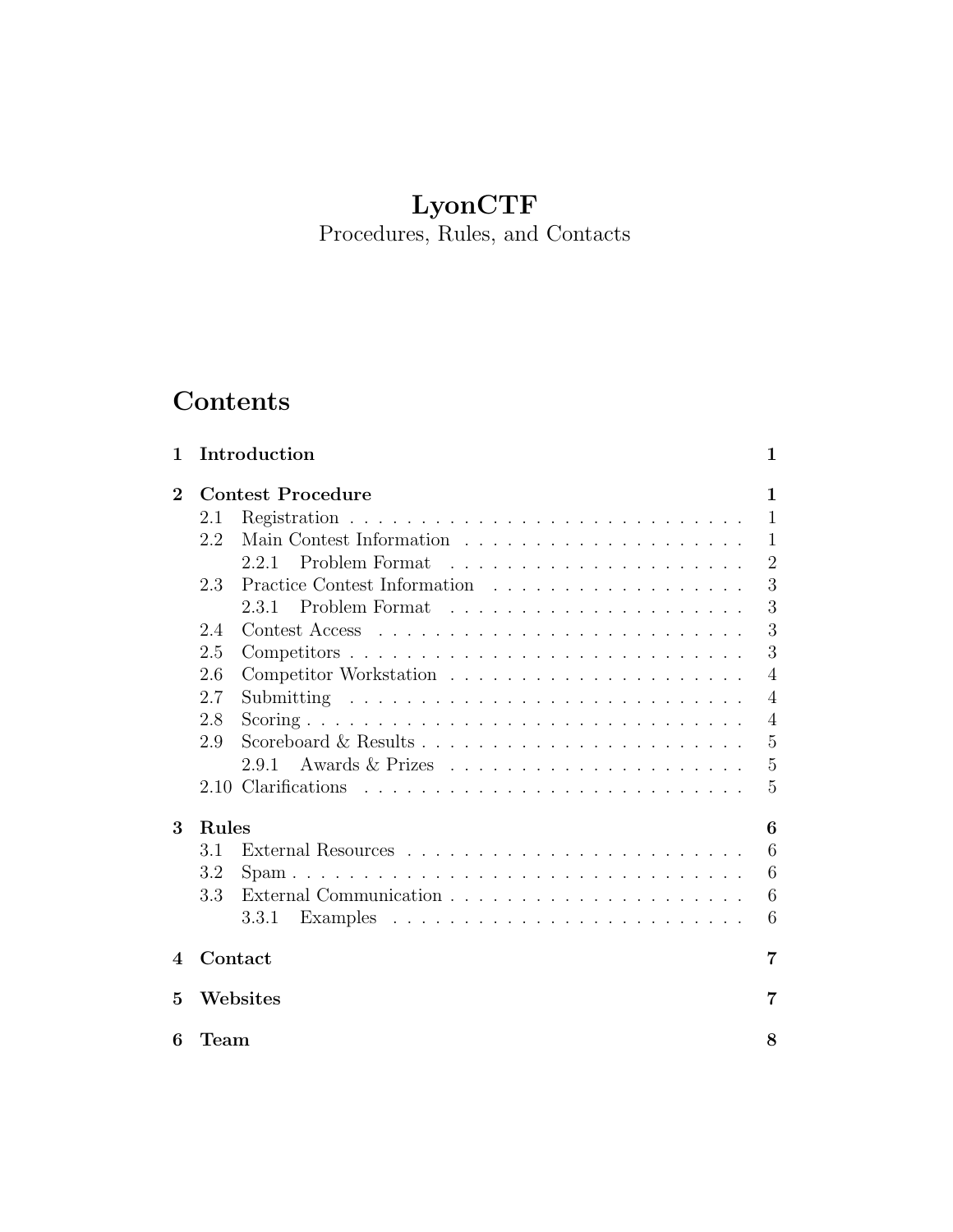## <span id="page-1-0"></span>1 Introduction

The LyonCTF contest is a cybersecurity competition known as a capture the flag contest in which teams of students across Ontario will battle it out with their skills in digital forensics, website and application exploitation, reverse engineering, and cryptography. It is designed to have a low barrier to entry, enabling newcomers to gain experience and knowledge in an enjoyable, cooperative way.

This contest is organized by the [Mackenzie Computer Programming Team,](https://mcpt.ca/about/) a group of dedicated individuals interested in computer science and related fields, from the [William Lyon Mackenzie Collegiate Institue](http://wlmac.ca) secondary school in Ontario, Canada.

We are also excited to announce that this competition has \$250 worth of prizes, generously sponsored by the [Educational Computing Organization of](https://ecoo.org) [Ontario.](https://ecoo.org)

## <span id="page-1-1"></span>2 Contest Procedure

#### <span id="page-1-2"></span>2.1 Registration

Registration is open to all students 13 years of age or older currently enrolled in a primary or secondary school in Ontario, Canada.

All students who wish to compete must each register for an **account**, before the end of the contest window, at [ctf.mcpt.ca/signup.](https://ctf.mcpt.ca/signup)

Multiple students may form a team on the platform which will allow them to compete together.

Registration must be done by Wednesday, February 16th at 11:59 PM EST to be eligible for prizes. Registering earlier is highly recommended to allow for some time to solve any issues and have access to the Practice Contest described in [2.3](#page-3-0)

#### <span id="page-1-3"></span>2.2 Main Contest Information

The LyonCTF Contest will be run online from Friday, February 18th, 2022 at 12:00 PM (noon) EST to Monday, February 21st, 2022 12:00 PM (noon)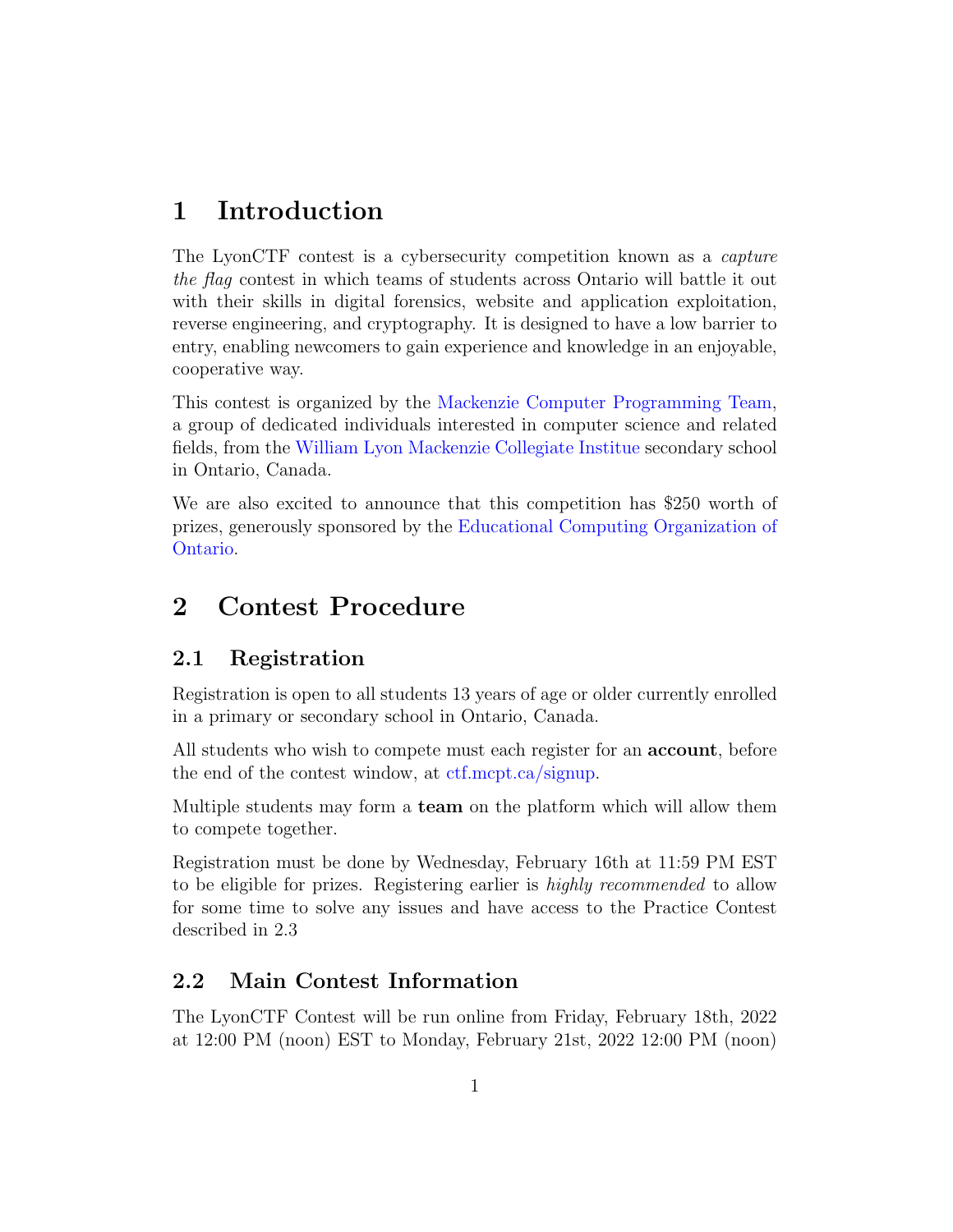EST.

This contest will consist of 20+ problems which will be accessible online within the seventy-two hour time span. It is possible to join the contest at any point throughout its duration, though joining earlier provides more time to view and solve the problems.

Neither alternative dates nor additional contest time will be provided under any circumstances.

Due to logistical issues, teacher supervision is not required during the contest period.

#### <span id="page-2-0"></span>2.2.1 Problem Format

The following outlines the categories of problems and their estimated difficulties for the problems in the main contest:

- Forensics: using a variety of tools to find hidden data.
- Cryptography: involves decrypting data or attacking encryption methods.
- Reverse Engineering: figuring out the functionality of a given executable or piece of code.
- Web Exploitation: gaining access to a flag with any kind of web technology.
- Binary Exploitation: finding vulnerabilities within a native application to exploit.

At least 2 problems per category will be of a commonly seen, introductory level, with the rest ranging in difficulty.

All problems will contain a description which, in varying levels of detail and abstractness, describes what must be done to retrieve the flag. Some problems will provide files to download, others will provide a URL to visit, and others may require making a connection with a tool like netcat to reach a service.

A help/tutorial page located at [ctf.mcpt.ca/help](https://ctf.mcpt.ca/help) will be provided alongside the Practice Contest outlined in section [2.3](#page-3-0) for competitors to get familiar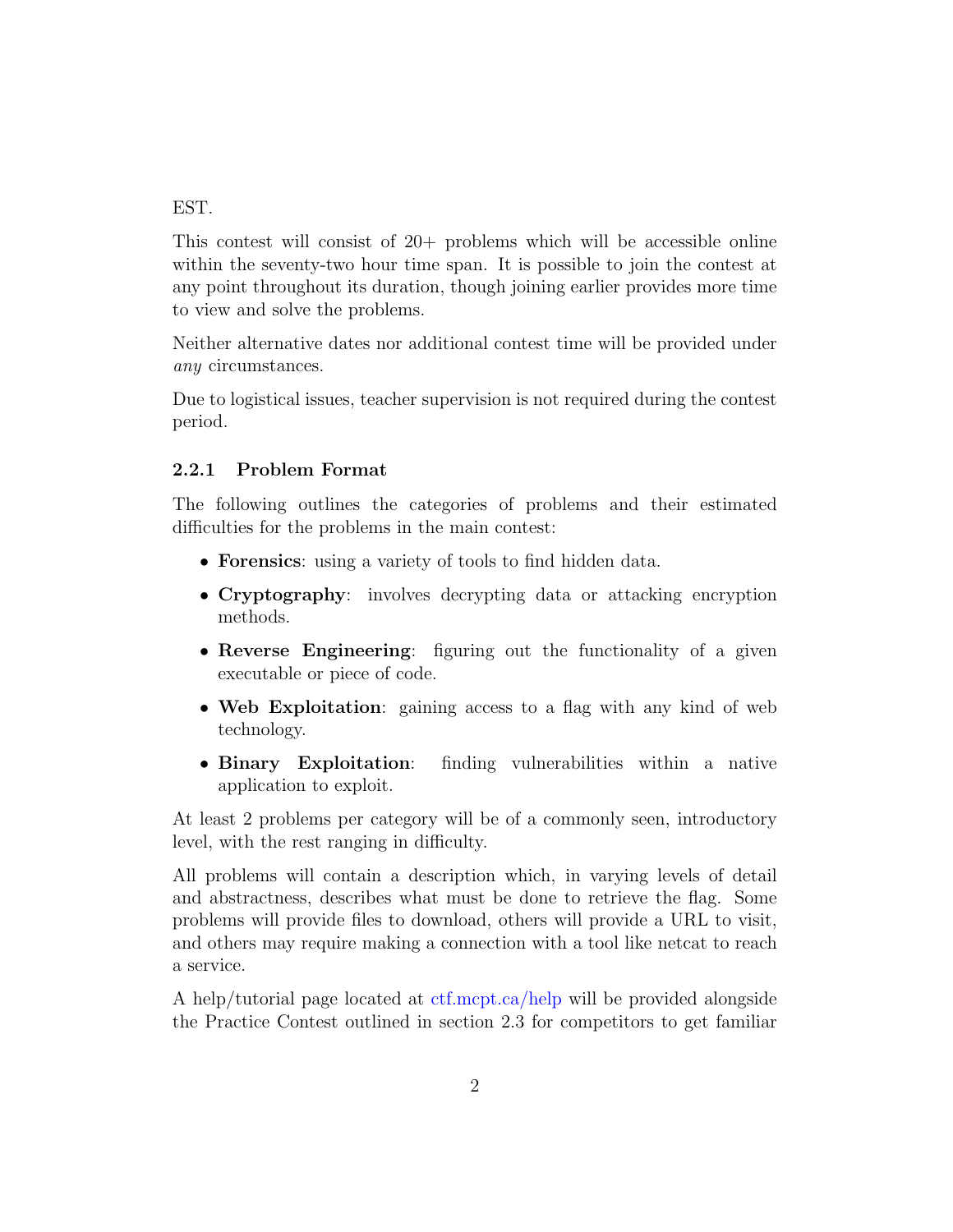<span id="page-3-0"></span>with the problem format.

## 2.3 Practice Contest Information

Students will be able to compete in a practice contest at any point between February 11th, 2022 at 6:00 PM EST and February 13th, 2021 at 6:00 PM EST.

The practice contest will consist of six (6) problems and will attempt to mirror the conditions of the main contest.

Participation in the practice contest is not a requirement to participate in the Main Contest described in section [2.2.](#page-1-3)

#### <span id="page-3-1"></span>2.3.1 Problem Format

The practice contest will consist of only one (1) problem for each category in the main contest. These problems will be of equivalent difficulty to introductory problems in the main contest.

#### <span id="page-3-2"></span>2.4 Contest Access

Competitors will access the contest at [ctf.mcpt.ca.](https://ctf.mcpt.ca) This site will be used for accessing contest problems and submitting flags. A public, ranked scoreboard will also be accessible through this website.

In order to familiarize themselves with the platform, the competitors are highly encouraged to participate in the practice contest.

#### <span id="page-3-3"></span>2.5 Competitors

<span id="page-3-4"></span>Competitors must compete individually or in teams no larger than 5, without assistance from others. Each competitor must create an account on the platform which shall be used for the competition. Those competing in teams must create a team on the platform and have all members join. All members of a team must be students at the same school.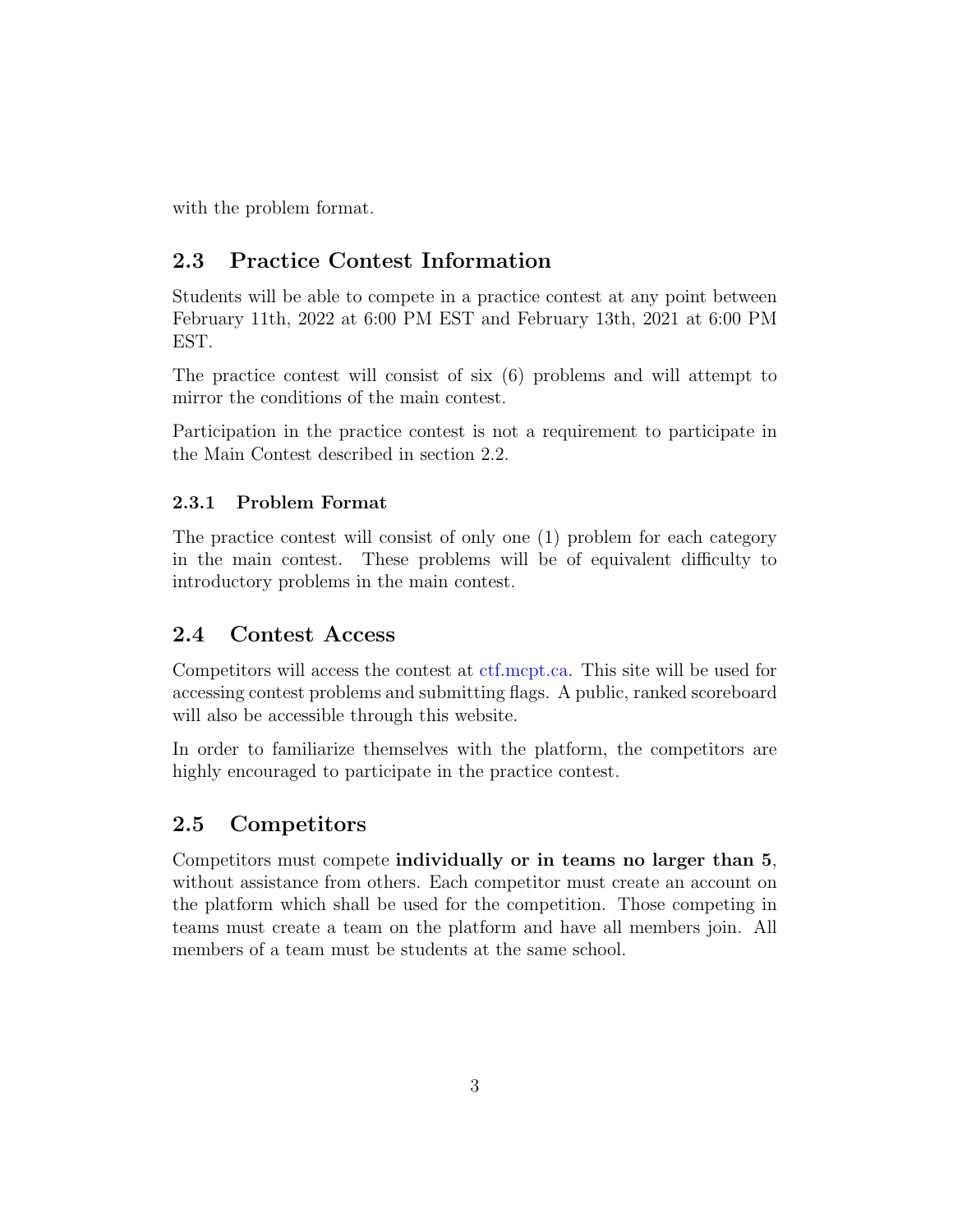## 2.6 Competitor Workstation

Because this contest will be held online, competitors are to compete from home. All devices including, but not limited to, computers, phones, monitors, keyboards, mice, and calculators are allowed during the contest.

<span id="page-4-0"></span>Access to the internet is required for participation.

## 2.7 Submitting

Each problem contains a sequence of characters starting with CTF{ and ending with  $\}$  called a **flag**. It is up to the competitors to discover how to uncover this flag. A few problems may, due to their design, have a flag which does not start with CTF{ and end with }; such problems will have a notice in the description stating the format sought after instead.

Once the flag for a problem is discovered, it can be submitted on the problem's page.

There is no limit to the number of flags which may be submitted for each problem.

## <span id="page-4-1"></span>2.8 Scoring

Each problem will be assigned a score between 0 and 1000 points. Submitting a correct flag for said problem grants the competing individual or team this number of points. Neither submitting incorrect flags nor submitting correct flags more than once affect an individual's or team's score.

Final scores will be calculated by taking the sum of the points from correctly solved problems.

<span id="page-4-2"></span>Ties will be broken based on the time of the last flag submission which changes the score of the competing individual or team. This condition means that submitting incorrect flags, or submitting correct flags more than once, will not affect a competitor's standing. The team with the earlier time will rank higher than the other.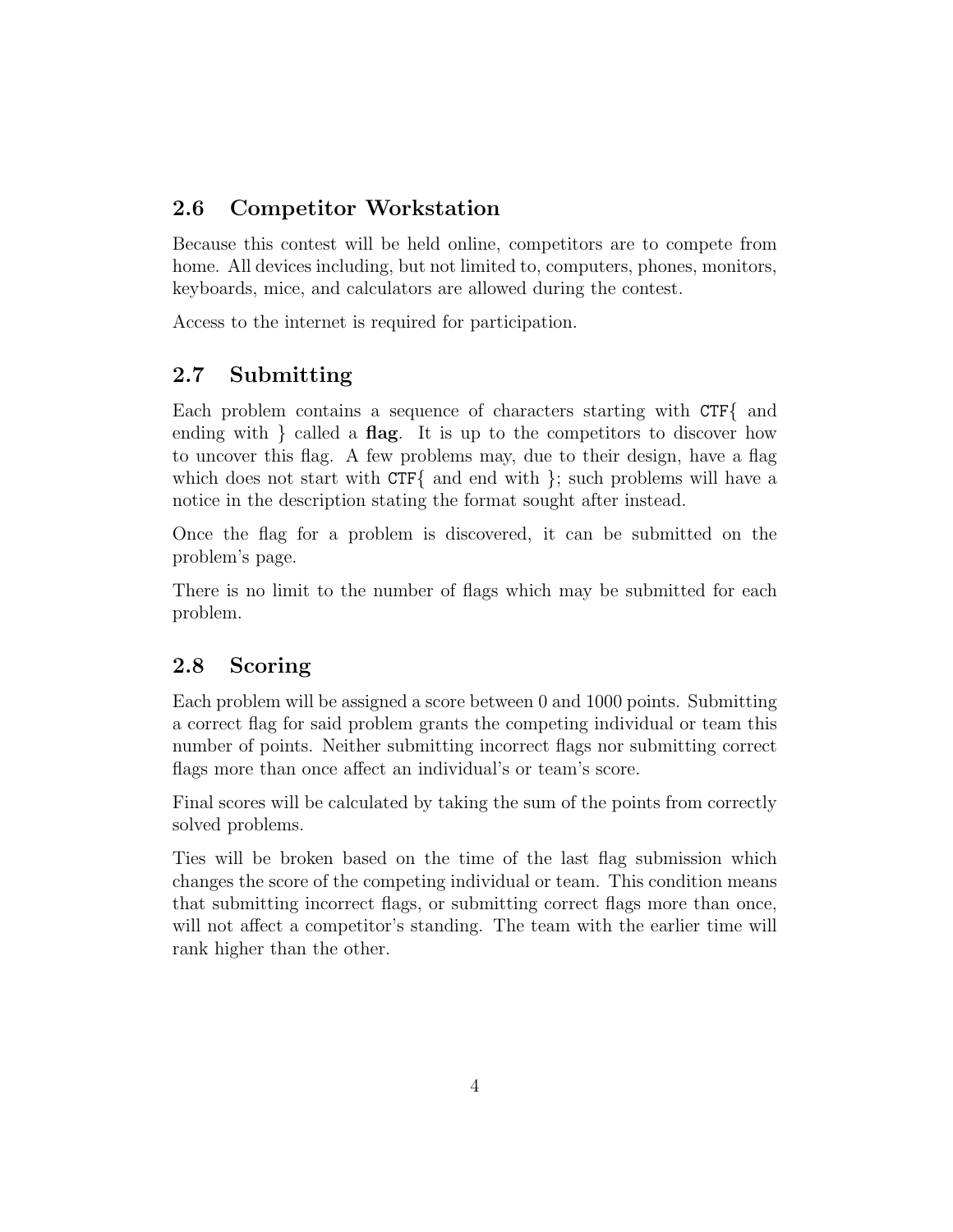## 2.9 Scoreboard & Results

The contest scoreboard will be publicly available and continuously updated on the platform. It will display the competitor's user or team names along with their total score. This scoreboard will include all competitors in the province.

Once results have been verified and all issues have been investigated, each school board will be ranked **separately**, with the corresponding results being released publicly. This gives participating school boards the option of providing prizes and other awards to students that rank highly in their community.

#### <span id="page-5-0"></span>2.9.1 Awards & Prizes

Up to three hundred (300) Canadian dollars worth of prizes will be allocated as follows, split equally amongst the team members:

First Place : \$25 Amazon gift card per competitor Second Place : \$20 Amazon gift card per competitor Third Place : \$15 Amazon gift card per competitor

Digital participation certificates will also be provided to every competitor after the end of the competition.

#### <span id="page-5-1"></span>2.10 Clarifications

If a competitor believes that there is an issue with a problem, they are to contact us as outlined in section [4.](#page-7-0)

If a clarification results in a change to problem data or description, a notice will be posted on the problem page.

<span id="page-5-2"></span>This clarification system is not to be used for asking for help on the problem solution.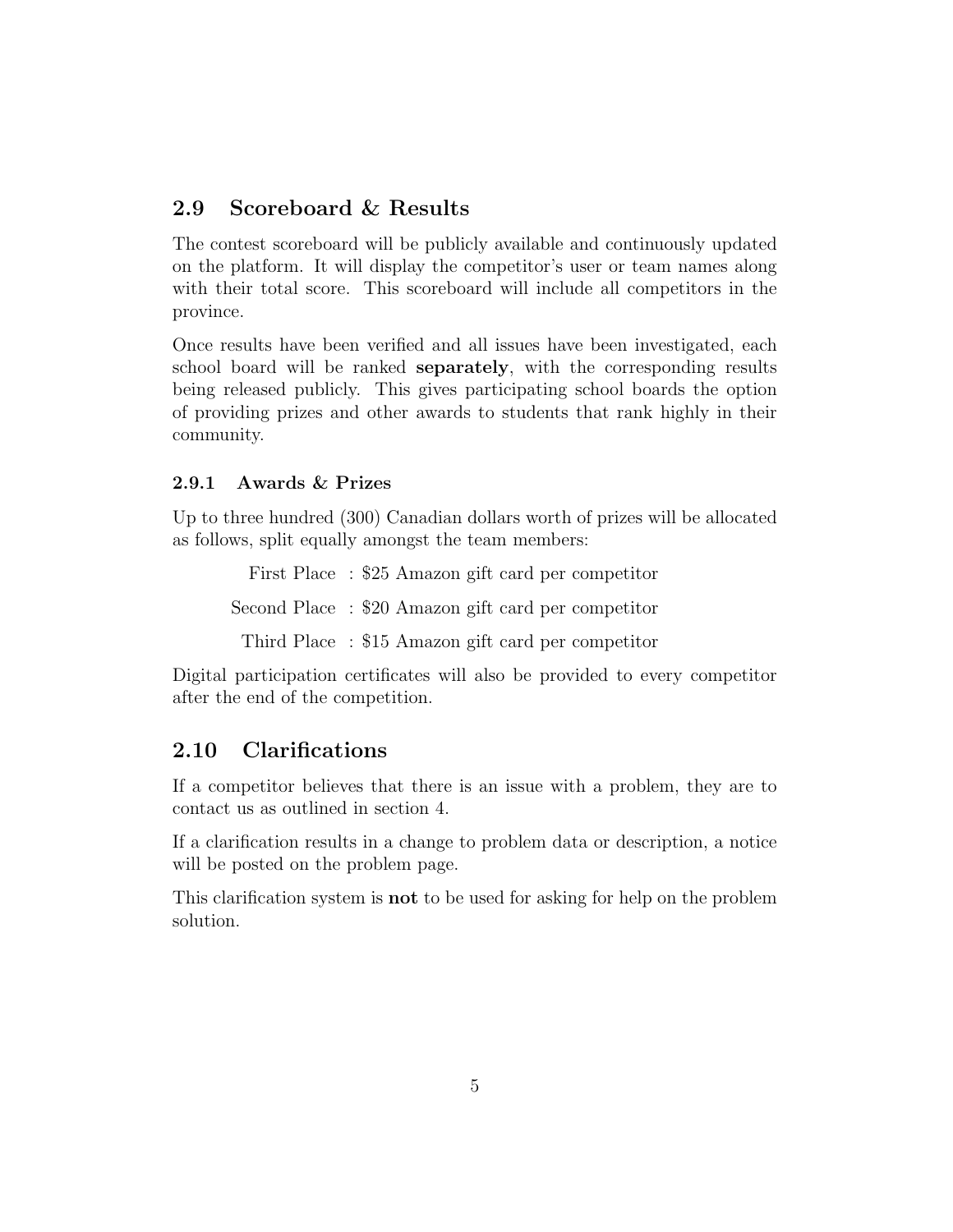## 3 Rules

Competitors agree to, and must follow, the rules throughout the competition period. Failure to abide by these rules will result in immediate disqualification. If one has suspicions and/or evidence of cheating, please contact an organizer.

### <span id="page-6-0"></span>3.1 External Resources

Competitors may use any online or offline resources during the contest. This includes directly using programming templates, algorithms, and other source code directly in one's submission.

### <span id="page-6-1"></span>3.2 Spam

Excessive flag submissions to the platform or attempts made to overwhelm the contest platform or infrastructure will result in immediate disqualification from the contest.

Intensive brute-forcing directed at the contest infrastructure is not required for solving any of the problems.

## <span id="page-6-2"></span>3.3 External Communication

External communication with others, regardless of if they are participating in the contest or not, about the contest, is strictly prohibited and will result in immediate disqualification from the contest.

The publishing or discussing of contest problems and/or solutions with others through any form of communication is also strictly prohibited during the competition hours.

#### <span id="page-6-3"></span>3.3.1 Examples

The following are not allowed in competition:

- Messaging friends on Discord, asking for help solving a problem.
- Posting a contest problem on [stackoverflow.com.](https://stackoverflow.com)
- Answering another competitor's request for help on a problem.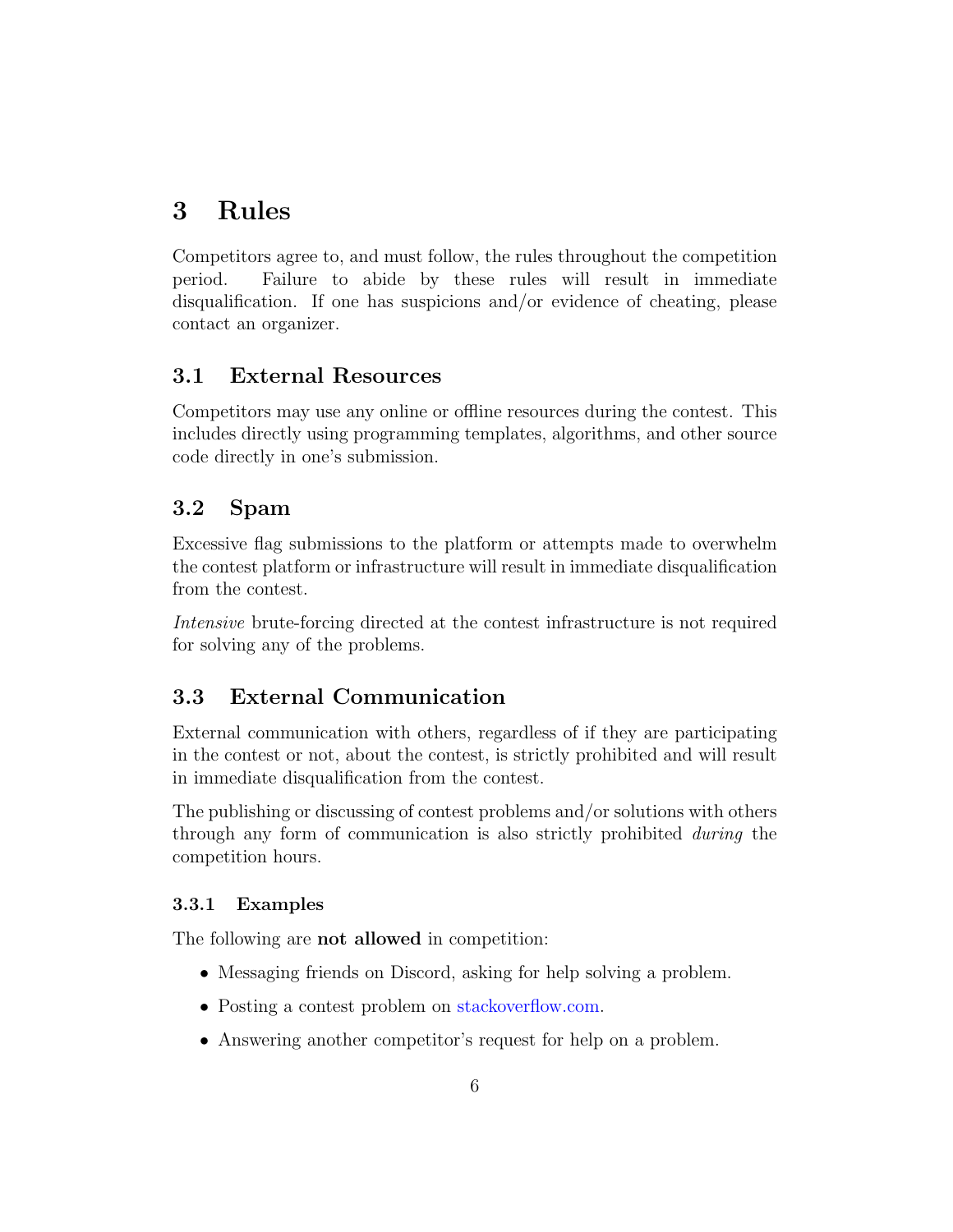<span id="page-7-0"></span>Note that this is not an exhaustive list.

## 4 Contact

For any questions about the LyonCTF Contest please email [lyonctf@mcpt.ca.](mailto:lyonctf@mcpt.ca)

Examples of possible email topics (not an exhaustive list):

- Questions about or issues with registration.
- Requests for accommodations (efforts for accommodation will be made, given sufficient notice).
- Technical issues regarding the contest, contest platform, or contest problems.

A community Discord has also been organized which can be joined with this invite link: [ctf.mcpt.ca/discord](https://ctf.mcpt.ca/discord)

## <span id="page-7-1"></span>5 Websites

The following is a list of websites (and descriptions) that are significant for the 2021 ECOO programming competition:

<span id="page-7-2"></span>

| etf.mept.ca Contest platform. Where general information and<br>updated will be published, and where problem<br>statements can be accessed and submissions made. |
|-----------------------------------------------------------------------------------------------------------------------------------------------------------------|
| etf.mcpt.ca/signup Registration form for the contest.                                                                                                           |
| etf.mept.ca/help Help/tutorial page introducing the various types of<br>CTF challenges.                                                                         |
| etf.mcpt.ca/discord Invite link to community Discord server.                                                                                                    |
| ecoo.org The main website of this contest's prize sponsor, the<br>Educational Computing Organization of Ontario.                                                |
| etf101.org A good introduction to the various types of CTF<br>challenges.                                                                                       |